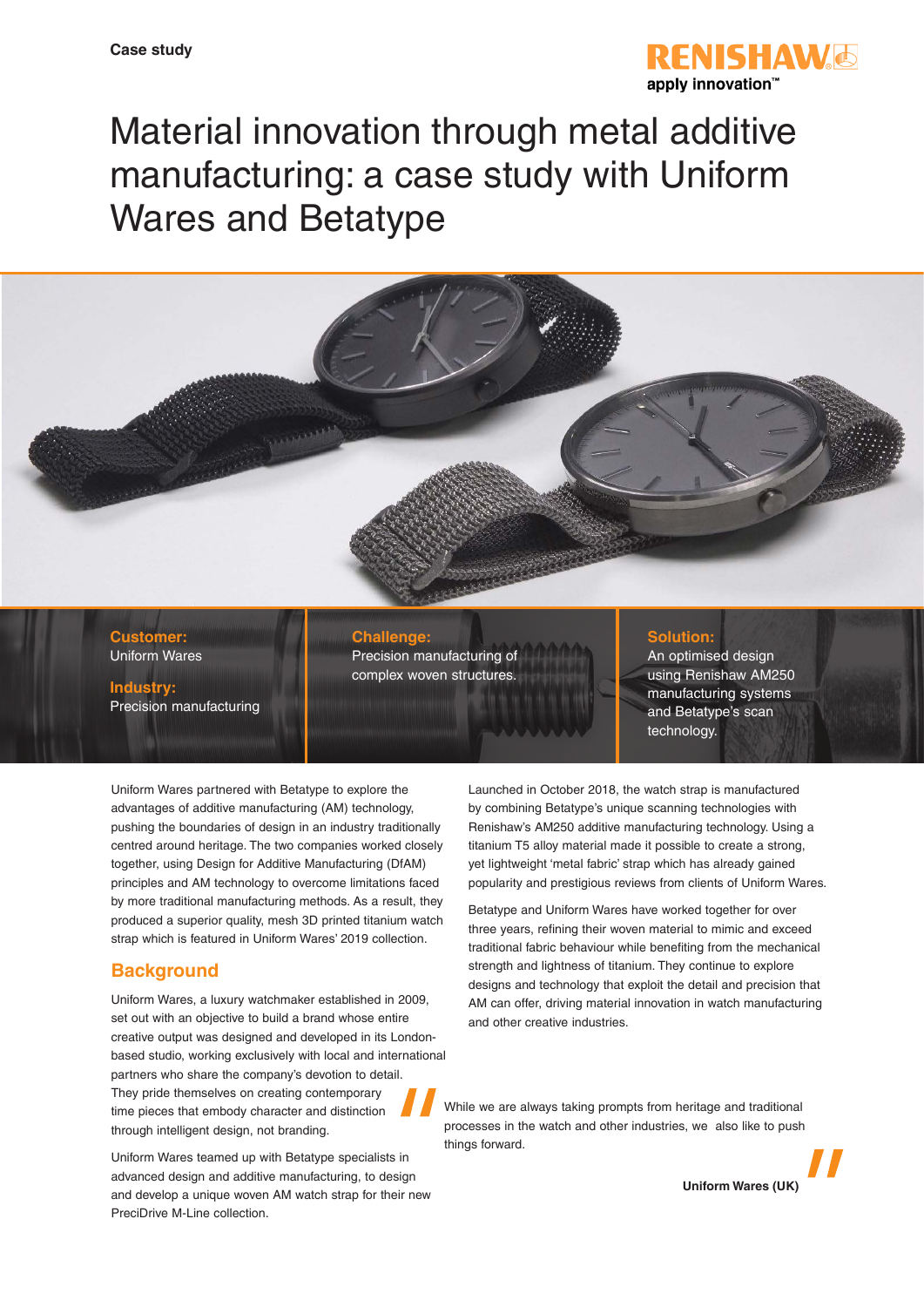### **Challenge**

In an industry centered around traditional designs, methods and heritage, Uniform Wares has always been an innovator, experimenting with technologies like AM to achieve more with their designs. Previous Uniform Wares watches had featured a mesh-like bracelet manufactured using more traditional methods.

"We used a huge, cumbersome machine to weave steel cable into the mesh pattern, which we then had to cut to size and weld working parts onto it". Michael Carr, Creative Director, Uniform Wares.

When Betatype presented an idea that could simplify the process by allowing the woven strap to be printed in any texture or grain, incorporate new materials and produce less waste, Uniform Wares was keen to get involved.



Metal mesh NATO strap prototypes (Image courtesy of Betatype)

## **Solution**

Founded in 2012, Betatype has worked across a variety of industries such as aerospace, automotive and medical sectors to design and develop functionally advanced components using AM. Betatype applied its unique multi-scale approach to exert greater geometric control over the watchstrap designs and used Renishaw's AM technology to bring the Uniform Wares watchstrap to life.

Taking full advantage of working together to create a design specifically for Additive Manufacturing, Uniform Wares and Betatype were able to make the most of additive technology to create a strap that was more accurate and intricate than any previous design. The bracelet is made up of over 4,000 interlocking links and weighs just 10.5 g.

The asymmetric design of these links allows each side of the strap to have a different bend radius, meaning it can easily fit over the hand, allowing flexibility, whilst remaining secure on the wrist. The strap uses microscopic 'teeth' and a new type of directional clasp interlocking with the mesh itself, which can only be achieved using additive manufacturing, to hold the watch in place.

"Every element of the [watch] bracelet has been engineered exactly as it needs to work. The radius at which it curves, the flexibility and stiffness at each point – every link incorporates fine adjustments. It represents bespoke engineering at every point," said Carr.

By controlling the laser's scanpath, exposure settings and material microstructure – down to the micron – of each link in the strap, Betatype was able to achieve the best possible fit and mechanical performance of the watch strap. By optimising laser powder bed fusion, Betatype's processes also mean that the watch straps can be produced in smaller batches, more quickly. Uniform Wares no longer needs to order hundreds or thousands of watch straps five months in advance – they can now order 60 and they can have them in under a week. "This is a real gamechanger for us," explained Carr.

Working together with Betatype means that the PreciDrive M-Line collection is designed, developed and manufactured in London and finally assembled with care in Switzerland, amplifying Uniform Wares' ethos to work only with select local and international partners.



Titanium mesh NATO strap production build, built on a Renishaw AM250. (Image courtesy of Uniform Wares)